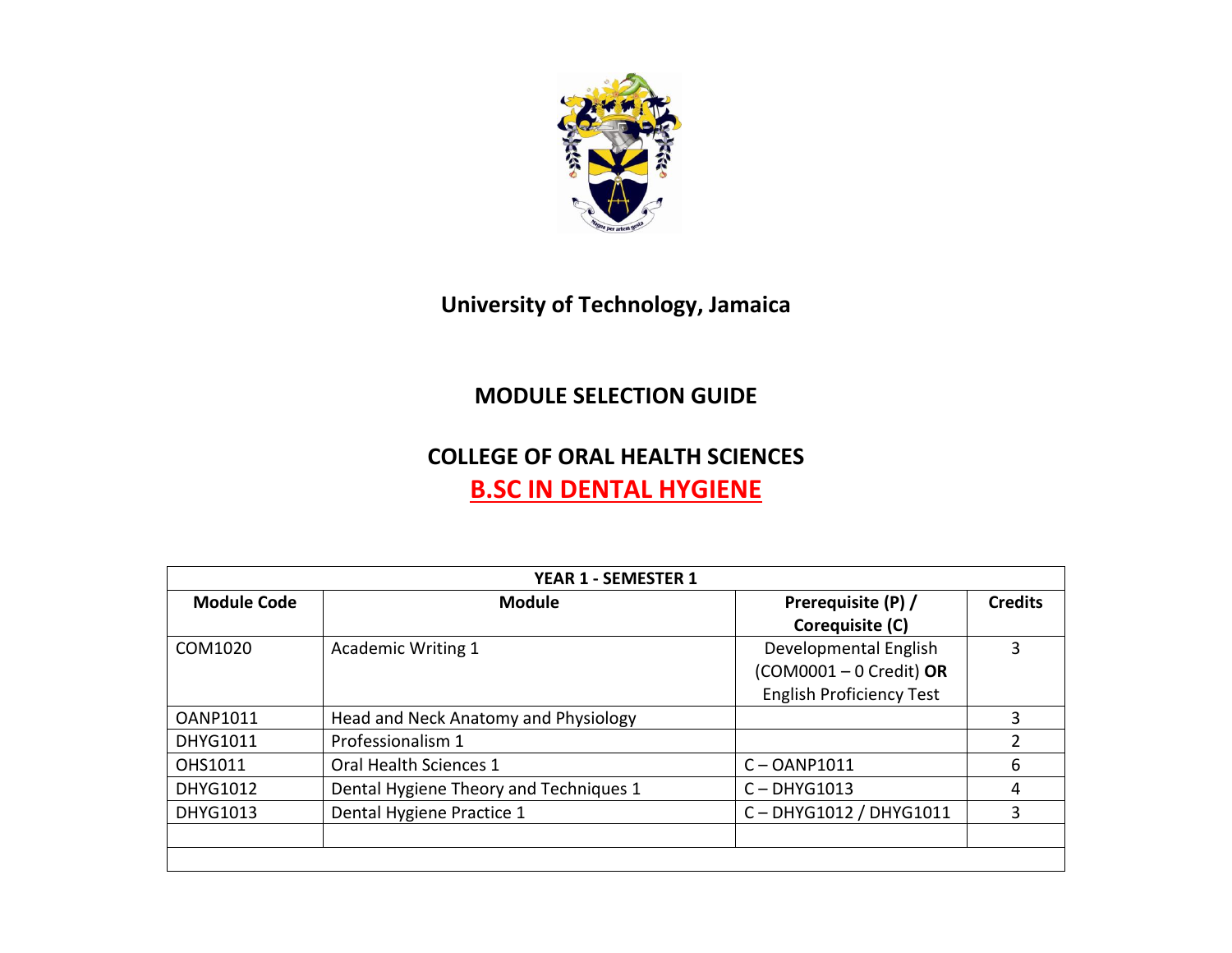| <b>YEAR 1 - SEMESTER 2</b>     |                                        |                           |                         |  |  |
|--------------------------------|----------------------------------------|---------------------------|-------------------------|--|--|
| <b>Module Code</b>             | <b>Module</b>                          | Prerequisite              | <b>Credits</b>          |  |  |
| MAT1044                        | <b>College Mathematics 1A</b>          |                           | 4                       |  |  |
| ANP1002                        | Anatomy and Physiology                 | <b>CXC or GCE Biology</b> | $\overline{4}$          |  |  |
| PSY1004                        | <b>Health Psychology</b>               |                           | $\overline{\mathbf{3}}$ |  |  |
| OHP1021                        | Oral Health Promotion 1                | C - OHS1011 / DHYG1011    | $\overline{2}$          |  |  |
| OHS1021                        | <b>Oral Health Sciences 2</b>          | P - OHS1011 / OANP1011    | $\overline{3}$          |  |  |
| <b>DHYG1022</b>                | Dental Hygiene Theory and Techniques 2 | P - DHYG1012 / OHS1011    | 4                       |  |  |
| <b>DHYG1023</b>                | Dental Hygiene Practice 2              | P-DHYG1013 / DHYG1012     | $\overline{3}$          |  |  |
|                                |                                        |                           |                         |  |  |
| <b>YEAR 1 - SUMMER SESSION</b> |                                        |                           |                         |  |  |
| <b>Module Code</b>             | <b>Module</b>                          | Prerequisite              | <b>Credits</b>          |  |  |
| COM2014                        | <b>Academic Writing 2</b>              | P - COM1020               | 3                       |  |  |
| ANP2001                        | Anatomy and Physiology 2               | $P - AND1002$             | $\overline{4}$          |  |  |
| MIB1001                        | <b>General Microbiology</b>            | <b>CXC or GCE Biology</b> | $\overline{3}$          |  |  |
| OHP2011                        | <b>Oral Health Promotion 2</b>         | P-OHP1021 / OHS1021 /     | $\overline{2}$          |  |  |
|                                |                                        | <b>DHYG1022</b>           |                         |  |  |
|                                |                                        | $C - DHYG2013$            |                         |  |  |
| OHS2011                        | <b>Oral Health Sciences 3</b>          | P - OHS1021 / OHP1021     | $\overline{3}$          |  |  |
| <b>DHYG2012</b>                | Dental Hygiene Theory and Techniques 3 | P-DHYG1022 / DHYG1023     | $\overline{4}$          |  |  |
|                                |                                        | $C - DHYG2013$            |                         |  |  |
| DHYG2013                       | Dental Hygiene Practice 3              | P-DHYG1023 / OHS1021      | $\overline{3}$          |  |  |
|                                |                                        |                           |                         |  |  |
| <b>YEAR 2 - SEMESTER 1</b>     |                                        |                           |                         |  |  |
| <b>Module Code</b>             | <b>Module</b>                          | Prerequisite              | <b>Credits</b>          |  |  |
| IMM2001                        | Immunology                             |                           | $\overline{2}$          |  |  |
| <b>INT1001</b>                 | <b>Information Technology</b>          |                           | 3                       |  |  |
| <b>HEA2001</b>                 | Health Promotion / Community Health    |                           | $\overline{2}$          |  |  |
| <b>NUT1004</b>                 | <b>Principles of Nutrition</b>         |                           | 3                       |  |  |
| OHP2021                        | Oral Health Promotion 3                | P-OHP2011 / OHS2011       | $\overline{2}$          |  |  |
| OHS2021                        | Oral Health Sciences 4                 | $P - OHS2011$             | $\overline{3}$          |  |  |
| <b>DHYG2022</b>                | Dental Hygiene Theory and Techniques 4 | $P - DHYG2012$            | $\overline{4}$          |  |  |
|                                |                                        | C-OHS2021                 |                         |  |  |
| <b>DHYG2023</b>                | Dental Hygiene Practice 4              | P-DHYG2013 / DHYG2012     | $\overline{3}$          |  |  |